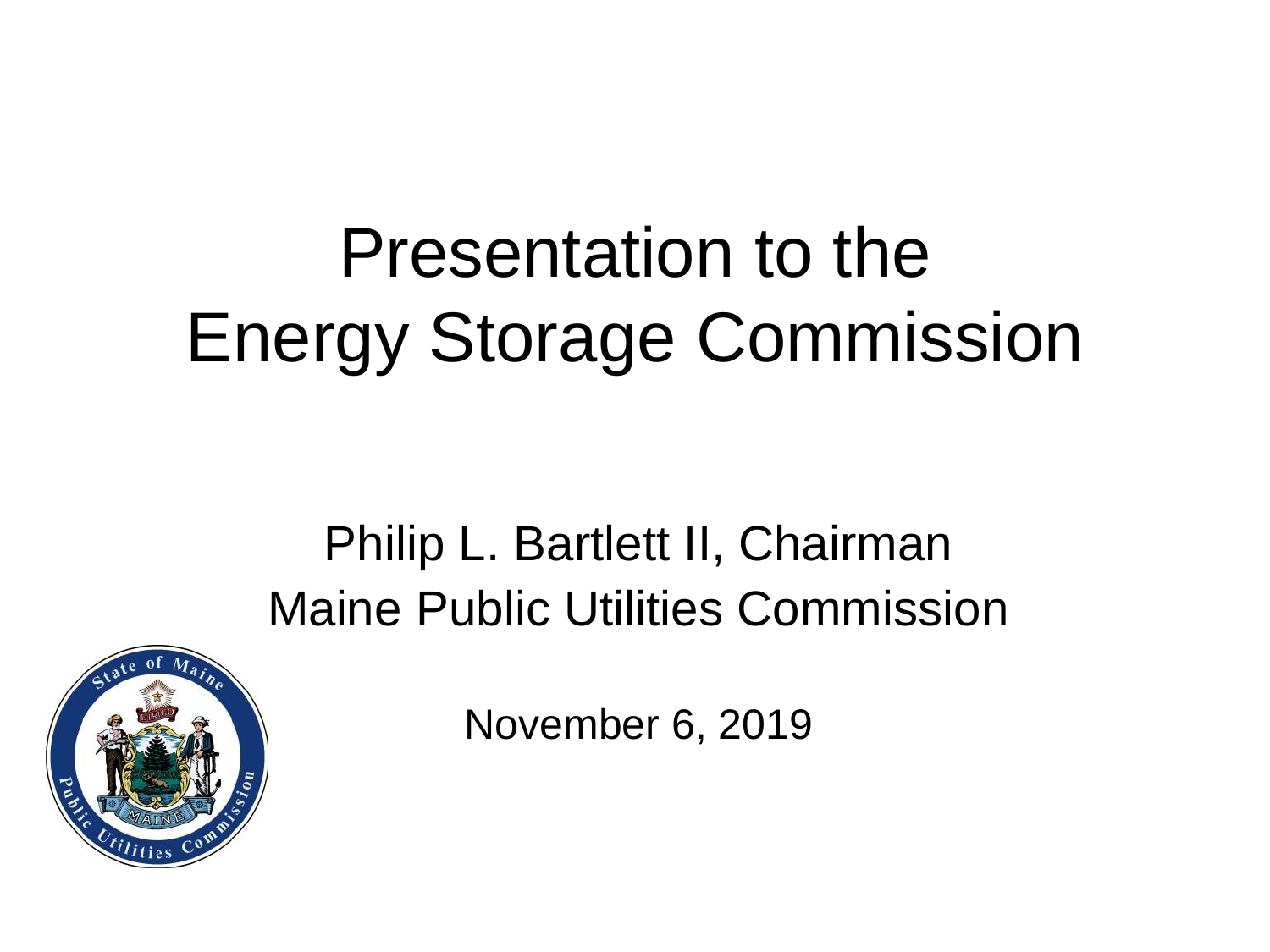# **Topics**

- Current Opportunities or Potential Opportunities for Energy Storage
	- RPS
	- Solar/Distributed Generation
	- NWAs
	- Beneficial Electrification
- Regulatory Barriers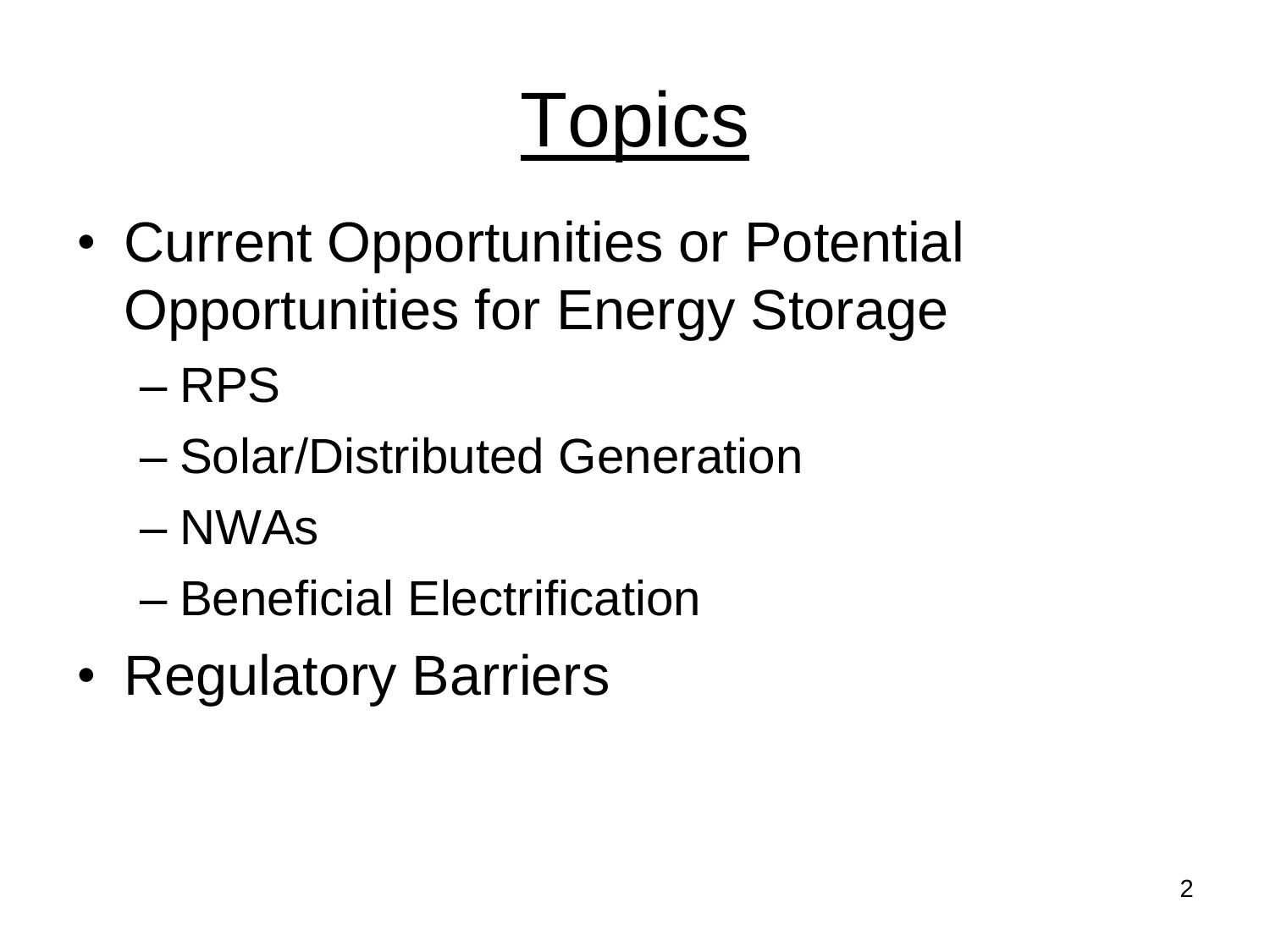## RPS

- Energy Storage is Eligible for RPS Procurement Created by RPS Legislation Enacted Last Session (LD 1494; PL 2019, c. 477)
	- Bids Evaluated Based on Ratepayer Benefits (70%) and Economic Development (30%)
	- PUC Will Issue an RFP for Bid Proposals in 2020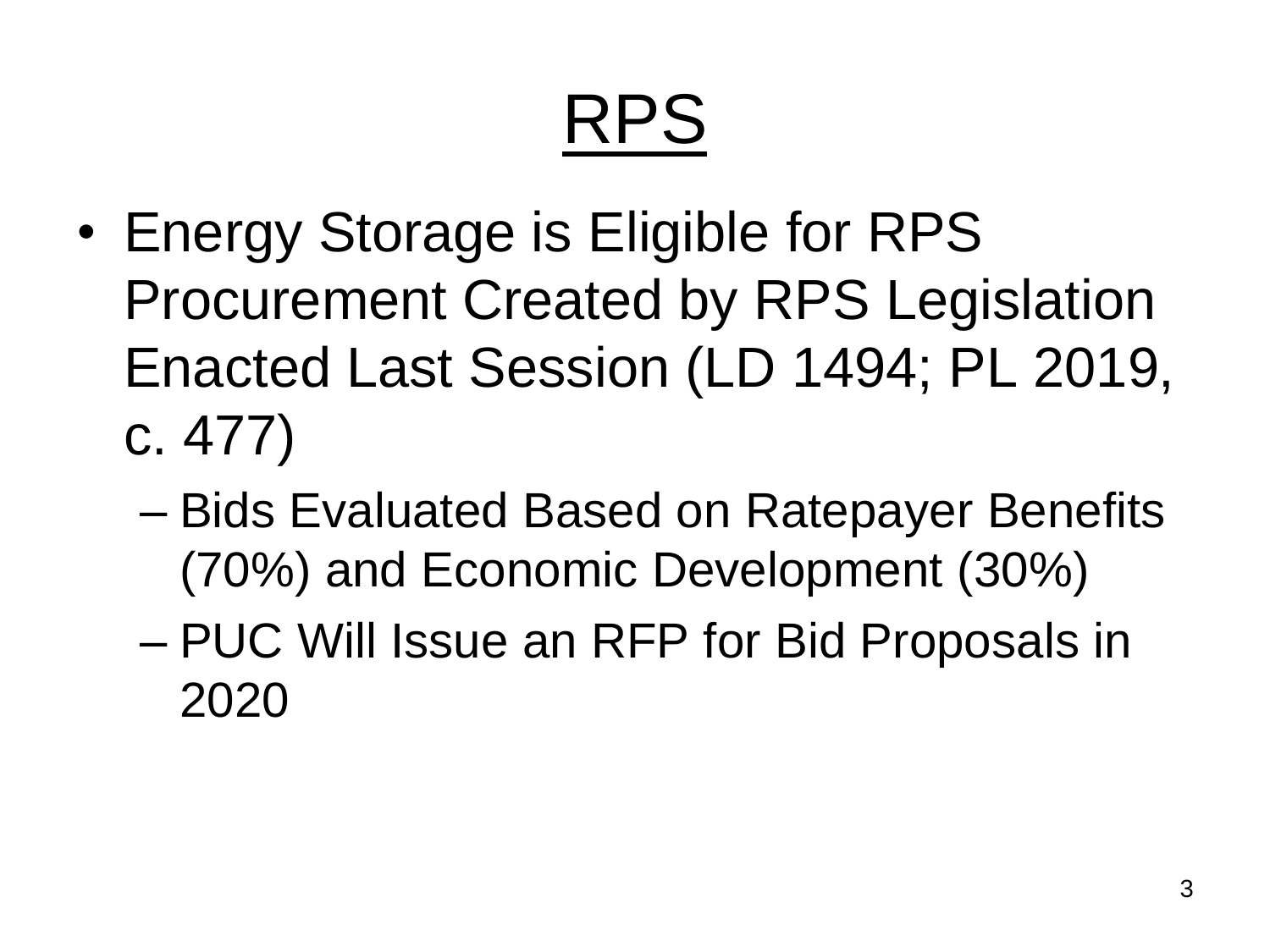## Solar/DG

- Solar/DG Legislation Enacted Last Session (LD 1711; PL 2019, 478) Includes Language Stating:
	- PUC May by Rule Establish Incentives in the Procurement of DG Resources Including Incentives to Support Resources that Pair with Energy Storage Systems
	- Rulemaking is Underway
	- Will Adopt Rules by End of the Year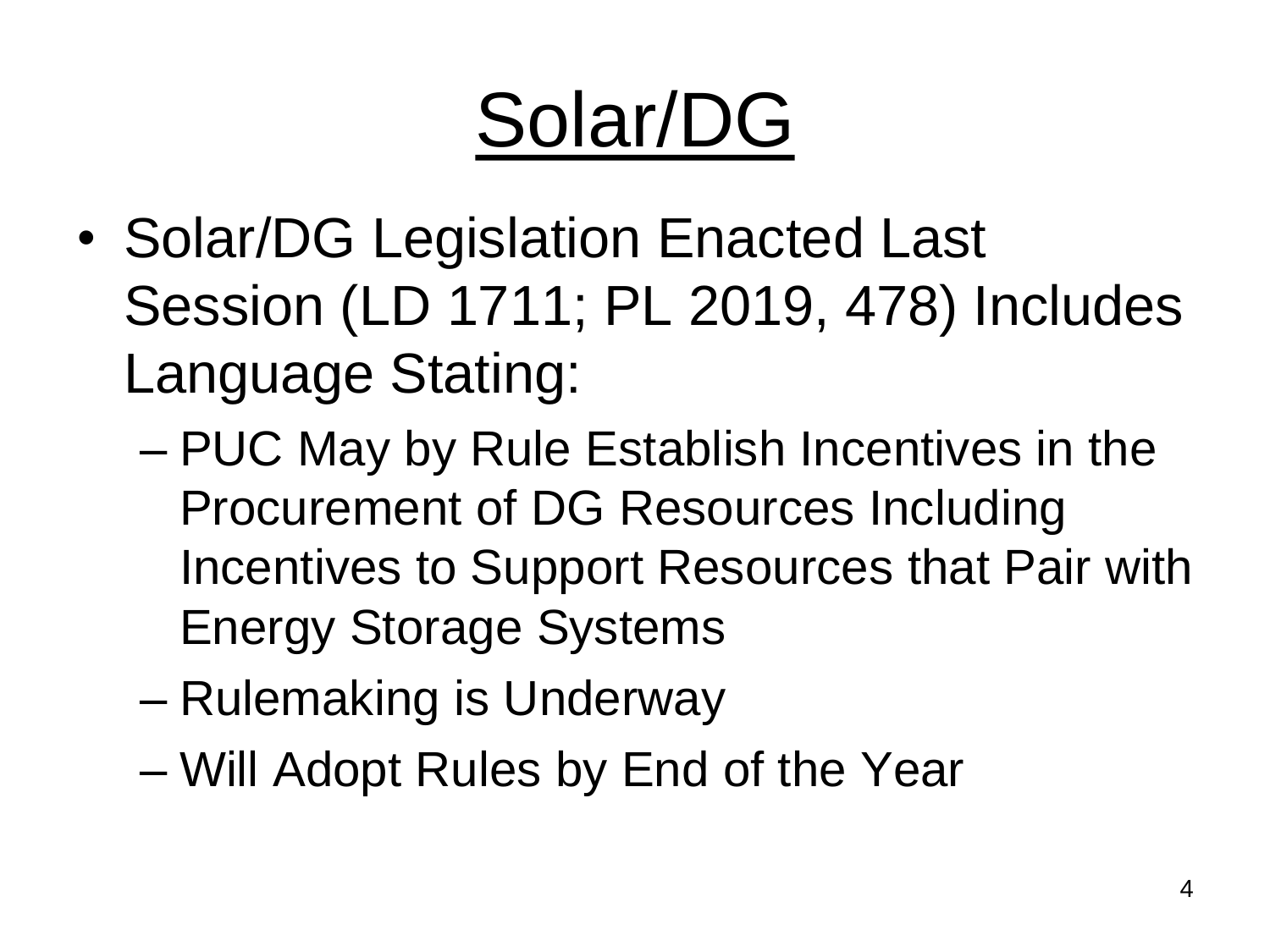## NWAs

- NWA Legislation Enacted Last Session (LD 1181; PL 2019, c. 298) Directs the Office of the Public Advocate to Contract with a Person or Entity to Serve as NWA-Coordinator
	- –Potential Role for Energy Storage in NWAs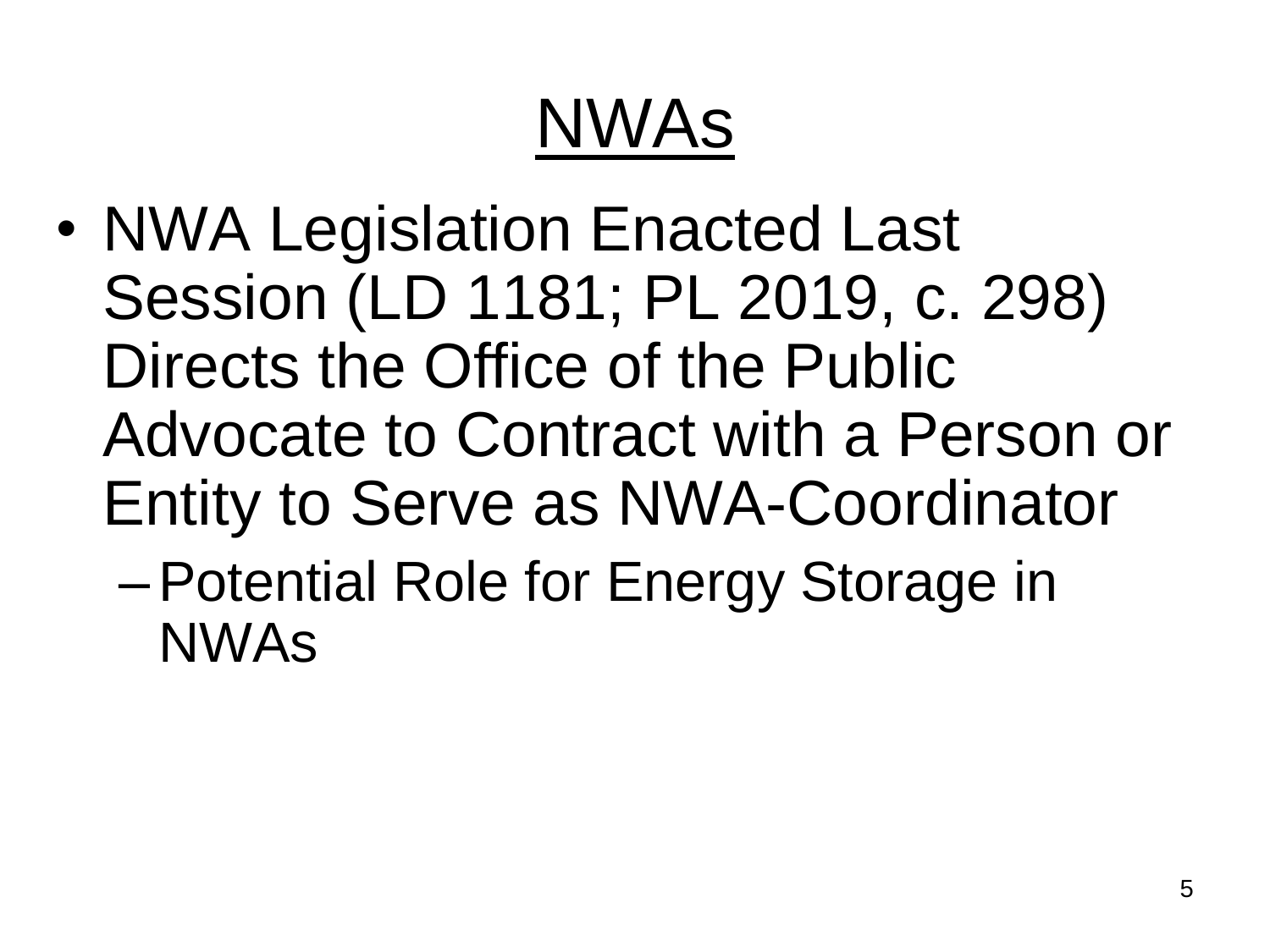### Beneficial Electrification

- Opportunities for Energy Storage to Bid in Beneficial Electrification RFP
	- Legislation Enacted Last Session (LD 1464; (PL 2019, c. 365) – Directs PUC to Request Proposals for Pilot Programs to Support Beneficial Electrification of the Transportation Sector
	- Law Directs Proposals to be Submitted by Dec. 1, 2019
	- PUC Issued RFP for Pilot Programs in August
	- Initial Proposals Due to PUC Nov. 20